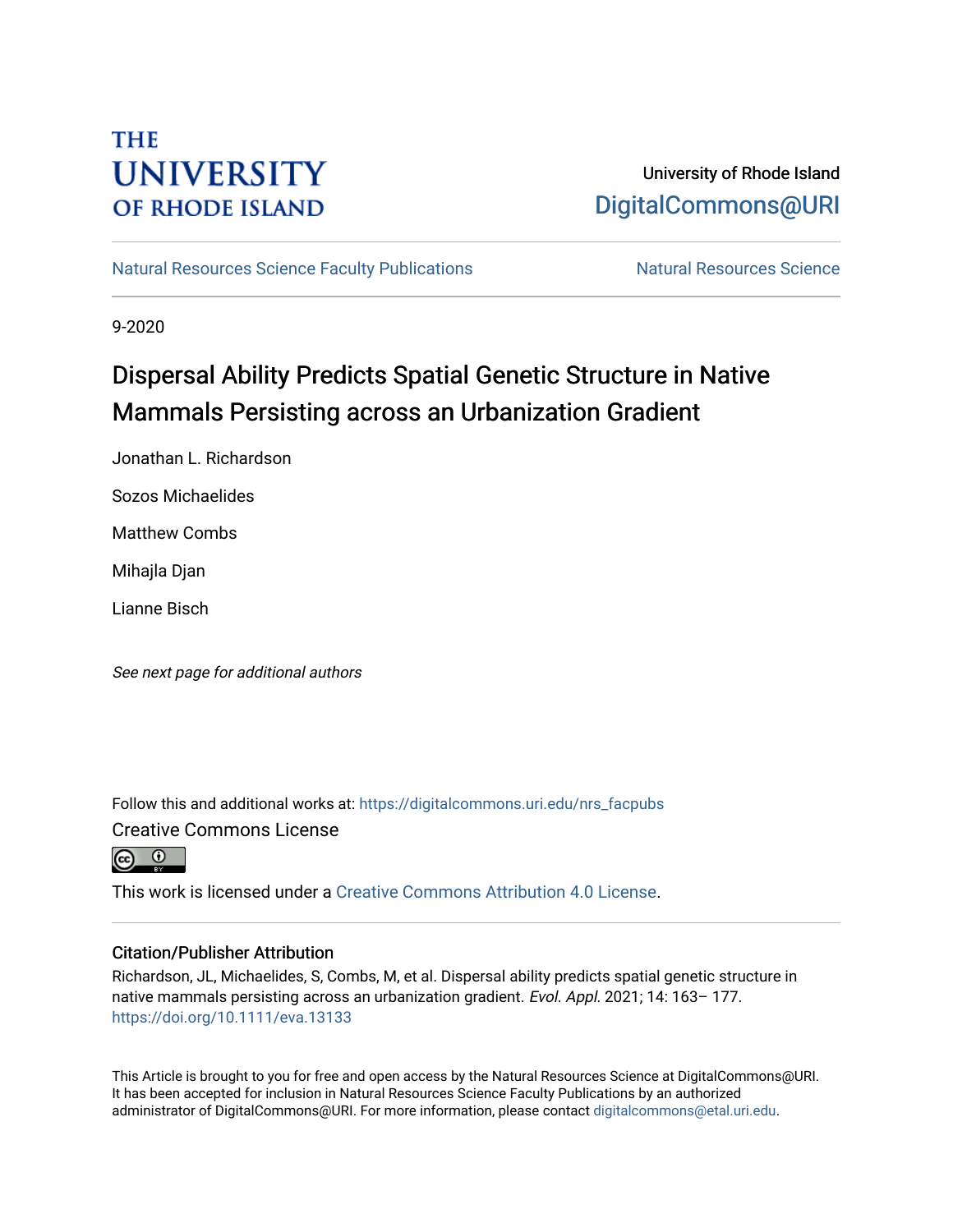#### Authors

Jonathan L. Richardson, Sozos Michaelides, Matthew Combs, Mihajla Djan, Lianne Bisch, Kerry Barrett, Georgianna Silveira, Justin Butler, Than Thar Aye, Jason Munshi‐South, Michael DiMatteo, Charles Brown, and Thomas J. McGreevy Jr.